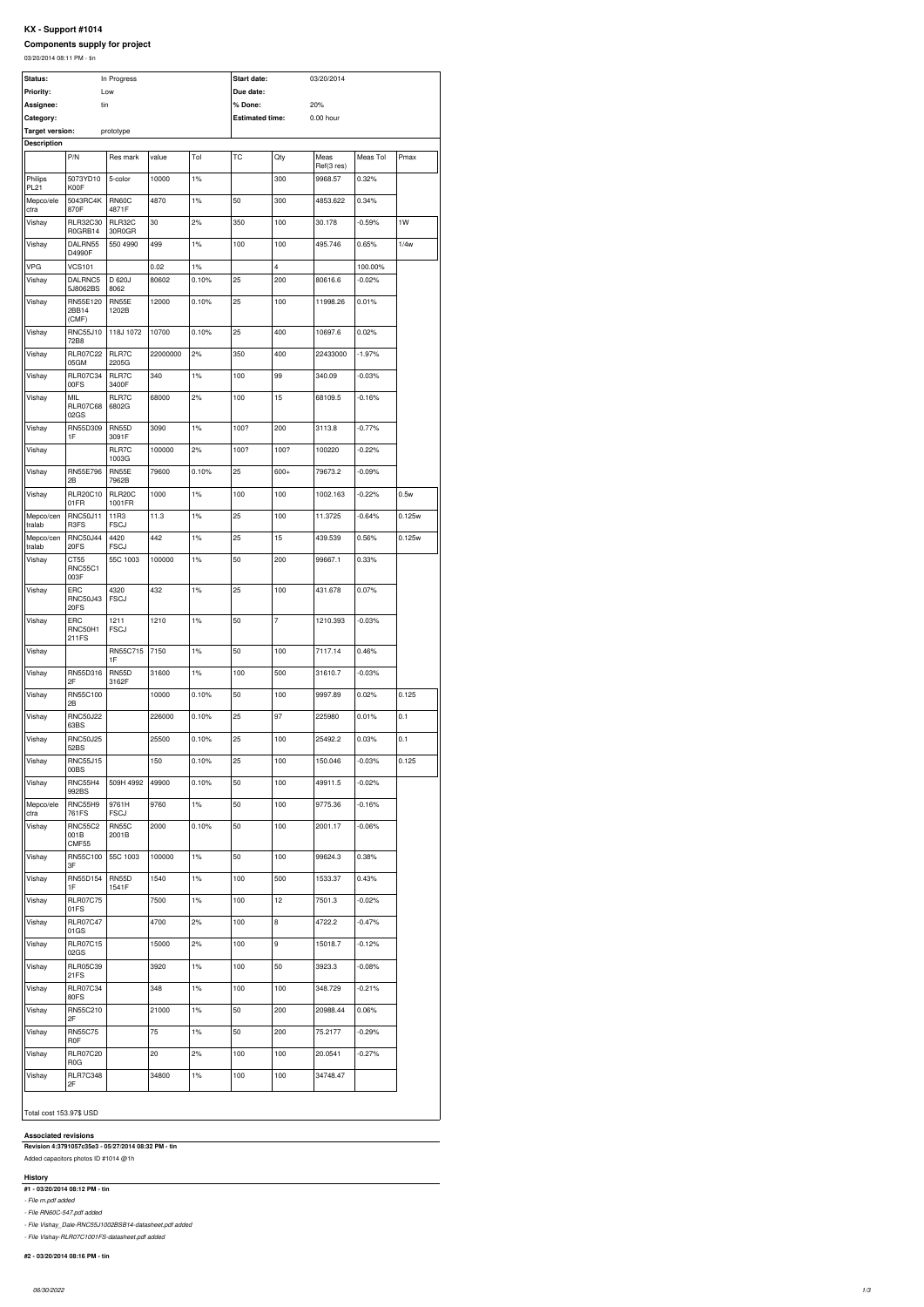# **#3 - 03/21/2014 12:44 AM - tin**

*- File resistors.jpg added*

# **#4 - 03/22/2014 01:13 AM - tin**

| Index          | Quantity       | Part Number               | Description                                           | Customer<br>Reference | Available<br>Quantity | Backorder<br>Quantity | <b>Unit Price</b><br><b>USD</b> | Extended<br>Price USD |
|----------------|----------------|---------------------------|-------------------------------------------------------|-----------------------|-----------------------|-----------------------|---------------------------------|-----------------------|
| 1              | 25             | LTC2057HS8<br>#PBF-ND     | <b>IC OPAMP</b><br>ZERO-DRIFT<br>1.5MHZ<br>8SOIC      |                       | 25                    | 0                     | 2.51920                         | 62.98                 |
| 2              | 25             | PZT3904CT-<br>ND.         | <b>TRANS GP</b><br><b>NPN 40V</b><br>200MA<br>SOT223  |                       | 25                    | $\pmb{0}$             | 0.29720                         | 7.43                  |
| 3              | 10             | 1189-1818-1-<br><b>ND</b> | <b>CAP FILM</b><br>0.47UF<br>35VDC 1206               |                       | 10                    | $\mathsf{O}\xspace$   | 2.72000                         | 27.20                 |
| 4              | 10             | 399-3905-1-N<br>D         | <b>CAP TANT</b><br>47UF 35V<br>10% 2917               |                       | 10                    | $\pmb{0}$             | 1.90400                         | 19.04                 |
| 5              | 250            | 311-10ERCT-<br><b>ND</b>  | RES 10 OHM<br>1/4W 5%<br>1206 SMD                     |                       | 250                   | $\mathsf{O}\xspace$   | 0.00896                         | 2.24                  |
| 6              | 25             | 311-1MNICT-<br>ND.        | RES 1M OHM<br>1% 1206 TF                              |                       | 25                    | 0                     | 0.25840                         | 6.46                  |
| $\overline{7}$ | 20             | FC4L64R005<br>FERCT-ND    | RES 0.005<br>OHM 2W 1%<br>6432 WIDE                   | ce                    | 20                    | $\mathsf{O}\xspace$   | 0.98000                         | 19.60                 |
| 8              | $10$           | 1.5KE10ALF<br>CT-ND       | <b>TVS DIODE</b><br>8.55VWM<br>14.5VC<br>DO201        | 4263a                 | $10$                  | $\mathsf{O}\xspace$   | 0.57000                         | 5.70                  |
| 9              | 10             | 1.5KE10CAL<br>FCT-ND      | <b>TVS DIODE</b><br>8.55VWM<br>14.5VC<br>DO201        | 4263b                 | 10                    | $\mathsf{O}\xspace$   | 0.62800                         | 6.28                  |
| 10             | 10             | P402KBCCT-<br>ND.         | <b>RES 402K</b><br>OHM 1/4W<br>.1% 1206<br><b>SMD</b> |                       | 10                    | $\mathbf 0$           | 0.79000                         | 7.90                  |
| 11             | 50             | 399-6413-1-N<br>D         | <b>CAP FILM</b><br>0.1UF 50VDC<br>1210                |                       | 50                    | 0                     | 0.66660                         | 33.33                 |
| 12             | $\overline{c}$ | LT1012S8#P<br>BF-ND       | <b>IC OPAMP</b><br>GP 8SO                             |                       | 2                     | 0                     | 6.63000                         | 13.26                 |
| 13             | $\sqrt{2}$     | LT1013DN8#<br>PBF-ND      | <b>IC OPAMP</b><br>GP 8DIP                            |                       | 2                     | $\mathsf{O}\xspace$   | 3.82000                         | 7.64                  |
| 14             | $\sqrt{2}$     | LT2178IS8#P<br>BF-ND      | <b>IC OPAMP</b><br>GP 85KHZ<br>8SO                    |                       | $\overline{c}$        | $\pmb{0}$             | 7.79000                         | 15.58                 |
| 15             | $\mathbf{1}$   | LT1125CSW#<br>PBF-ND      | <b>IC OPAMP</b><br>GP 12.5MHZ<br>16SO                 |                       | 1                     | 0                     | 12.46000                        | 12.46                 |
| 16             | $\overline{c}$ | 587-2200-1-N<br>D         | ANT<br><b>BLUETOOTH</b><br>W-LAN<br>ZIGBEE<br>WIMAX   |                       | $\overline{c}$        | $\mathbf 0$           | 1.95000                         | 3.90                  |
| 17             | 25             | MAX6610AU<br>T+TCT-ND     | <b>IC TEMP</b><br>SENSOR LP<br>SOT23-6                |                       | 25                    | 0                     | 1.45640                         | 36.41                 |
|                |                |                           |                                                       |                       |                       | Subtotal              | 287.41                          |                       |
|                |                |                           |                                                       |                       |                       | Shipping              | 0.00                            |                       |
|                |                |                           |                                                       |                       |                       | Total                 | 287.41                          |                       |

#### **#5 - 03/31/2014 09:26 PM - tin**

*- File parts\_lnr.jpg added*

| Qty     | l Part number  | Description    | Unit Price, USD |
|---------|----------------|----------------|-----------------|
| റ<br>دت | LTC2442CG#PBF  | 24bit ADC      | \$10.64         |
| ാ<br>دت | LTC2756ACG#PBF | 18bit DAC      | \$35.66         |
| دت      | LTC1150CS8#PBF | Amp            | \$5.40          |
| ◠<br>۰J | LT1001CS8#PBF  | Amp            | \$2.42          |
|         | LT1051CSW#PBF  | Zero-drift Amp | \$6.00          |

#### **#7 - 04/17/2014 02:04 AM - tin**

| Index | Quantity | Part Number | Description            | l Customer<br>Reference | Available<br>Quantity | Unit Price USD | Shipping USD |
|-------|----------|-------------|------------------------|-------------------------|-----------------------|----------------|--------------|
|       |          | Vishav VPR5 | 1R0000 0.1%<br>foil 4W |                         |                       | 99.95          | 17.05        |

117\$ USD

#### **#8 - 05/02/2014 11:26 PM - tin**

*- Priority changed from Normal to Low*

#### **#9 - 05/02/2014 11:28 PM - tin**

4 x VPG VCS101 0.02 ohm 1W 1% move to THD box 7 x VPG VPR5 1R 5W 0.1% move to THD box

#### **#10 - 05/27/2014 08:22 PM - tin**

*- % Done changed from 10 to 20*

# Film capacitors arrived

| <b>MFG</b>  | Desc                                        | <b>Series</b>      | Material | Value | Toleranc<br>е | Voltage           | Meas     | D    | PPitch           | Qty | Cost   | Total   |
|-------------|---------------------------------------------|--------------------|----------|-------|---------------|-------------------|----------|------|------------------|-----|--------|---------|
| <b>WIMA</b> | <b>Film</b><br>capacitor                    | MKP <sub>10</sub>  | Polyprop | 10nF  |               | 630VDC/<br>400VAC | 9.766nF  | 0004 | $15 \text{ mm}$  | 28  | \$0.45 | \$12.71 |
| <b>WIMA</b> | Film<br>capacitor                           | MKS <sub>2</sub>   | Polyeste | 10nF  |               | 63VDC             | 9.228nF  | 0086 | $2.5 \text{ mm}$ | 100 | \$0.17 | \$16.72 |
| Vishay      | <b>Film</b><br>capacitor<br>Roederst<br>ein | <b>MKT182</b><br>6 | Polyeste | 1 uF  | 10%           | 100VDC            | 1.055 uF | 0083 | $5 \text{ mm}$   | 50  | \$0.47 | \$23.73 |
| Vishay      | <b>Film</b><br>capacitor<br>Roederst<br>ein | <b>MKT182</b><br>6 | Polyeste | 680nF | 5%            | 63VDC             | 704.1nF  | 0088 | $5 \, \text{mm}$ | 120 | \$0.24 | \$28.70 |

Meas - 10kHz 1V, Long meas time, AVG 4

#### **#11 - 08/08/2014 04:10 PM - tin**

*- Priority changed from Low to Normal*

Linear site order 2

LTZ1000ACH - 3pcs LTZ1000CH - 2pcs LT3081R - 5pcs LT1761IS5-5 - 5pcs

#### **#12 - 10/29/2014 05:22 PM - tin**

| $ -$<br>، ۱۵۲<br>10 <sub>pcs</sub><br><b>New</b><br>הכיחי<br>iDE.<br>' A∟<br><b>25I5N</b><br>ツムバー<br>Δ,<br>- 84 ه<br>บจม<br>ARRIA<br>^ 7<br>״∕ ה<br>$\overline{\phantom{a}}$ |  |  |  |
|------------------------------------------------------------------------------------------------------------------------------------------------------------------------------|--|--|--|
|                                                                                                                                                                              |  |  |  |